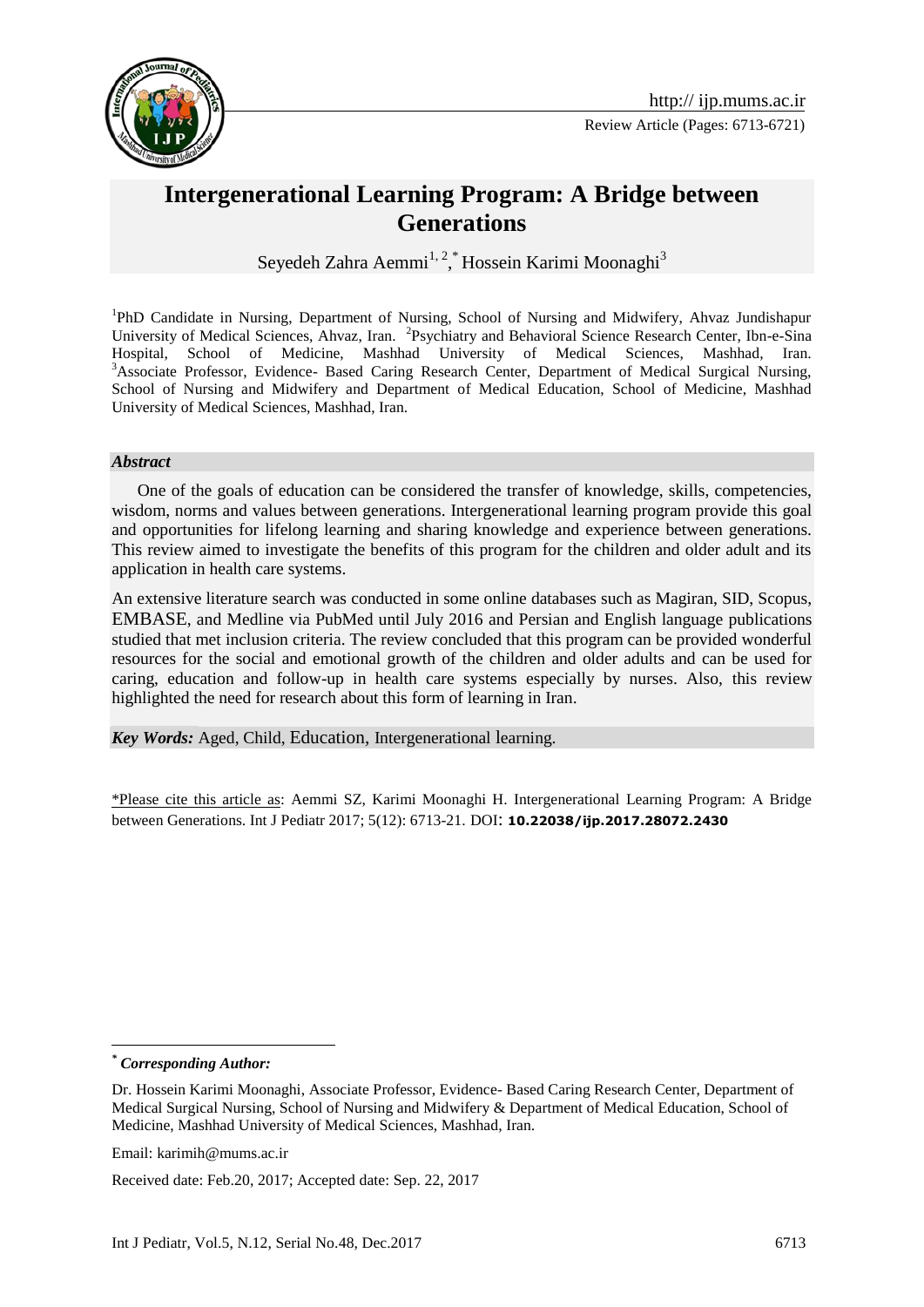#### **1- INTRODUCTION**

 Education is one of the most important necessities for the human that without it, human is certainly would be incomplete. Having beneficial education is a fundamental right for all children (1-2). In all societies, schools are places to educate children in a similar age. Today, due to demographic changes, aging and consequently a longer life span for human, as well as changes in the family structure has been created the deficit in intergenerational harmony and cooperation. The covering this gap between generations and the important role of older people in children's education should not be forgotten (2-4).

The separation and limited contact between generations has disadvantages including lees support for meaningful relationships and social and emotional growth, fewer opportunities for learning, understanding, acquisition of values, wisdom and skills for children and youth and lose the opportunity to vitality, love, support, and acquisition of the new technological skills for older people (5). Erik Erikson defined "generatively" as a criterion for successful aging and a fundamental and inherent need of human (adult) to expand their attention from self to others, transfer knowledge and wisdom and care for younger generations. This transfer of knowledge from one generation to the next generation may be done randomly or purposeful (3-4).

On the other hand, lifelong learning creates the opportunities for all generations to in-depth rethinking, education, learning and work (not necessarily jobs) that cause to enhance the quality of life. Systematic transfer and interactions of knowledge, skills, competencies, wisdom, norms and values between generations named intergenerational learning (5, 6). Intergenerational learning programs define by the International Consortium and the United Nations Educational, Scientific and Cultural Organization (UNESCO) as "social vehicles that create purposeful and ongoing exchanges of resources and learning among older and younger generations" (7-9). Intergenerational learning opportunities recommended should be provided for all children. Societies need a re-creation and value to intergenerational relationships in order to creating purposeful life, sharing knowledge and experience between past and present and empathy and acceptance between generations. Also, the use of reciprocal learning and share knowledge and experience through intergenerational learning in sociocultural theory has benefits for culture and society. The theory of people like Dewey, Vygotsky and Erikson support of intergenerational learning and this learning program is a form of service based learning and its origins go back the Foster Grandparent Program in 1963 (5, 6, 9-12).

Intergenerational learning has been proved as an effective strategy for various groups; provides financial, emotional and social support to various generations and has a global application. Children and older persons can engage and reflect the meaningful and socially relevant learning opportunities together (2, 5, 6, 9). Opportunities for contact and communication between generations enable older adults to help other by listening, reflecting and offering advice and cause a sense of identity, and relieving loneliness ,depression or anxiety, improved well-being, self-esteem and cognitive ability and an increased social contact for them (7, 10).

In this program, purposefully multigenerational participation and collaboration provide benefits for all and create the hope for mutual growth and personal connection between generations. In fact, in this program participant complement each other and the goal is that they have interaction, stimulation,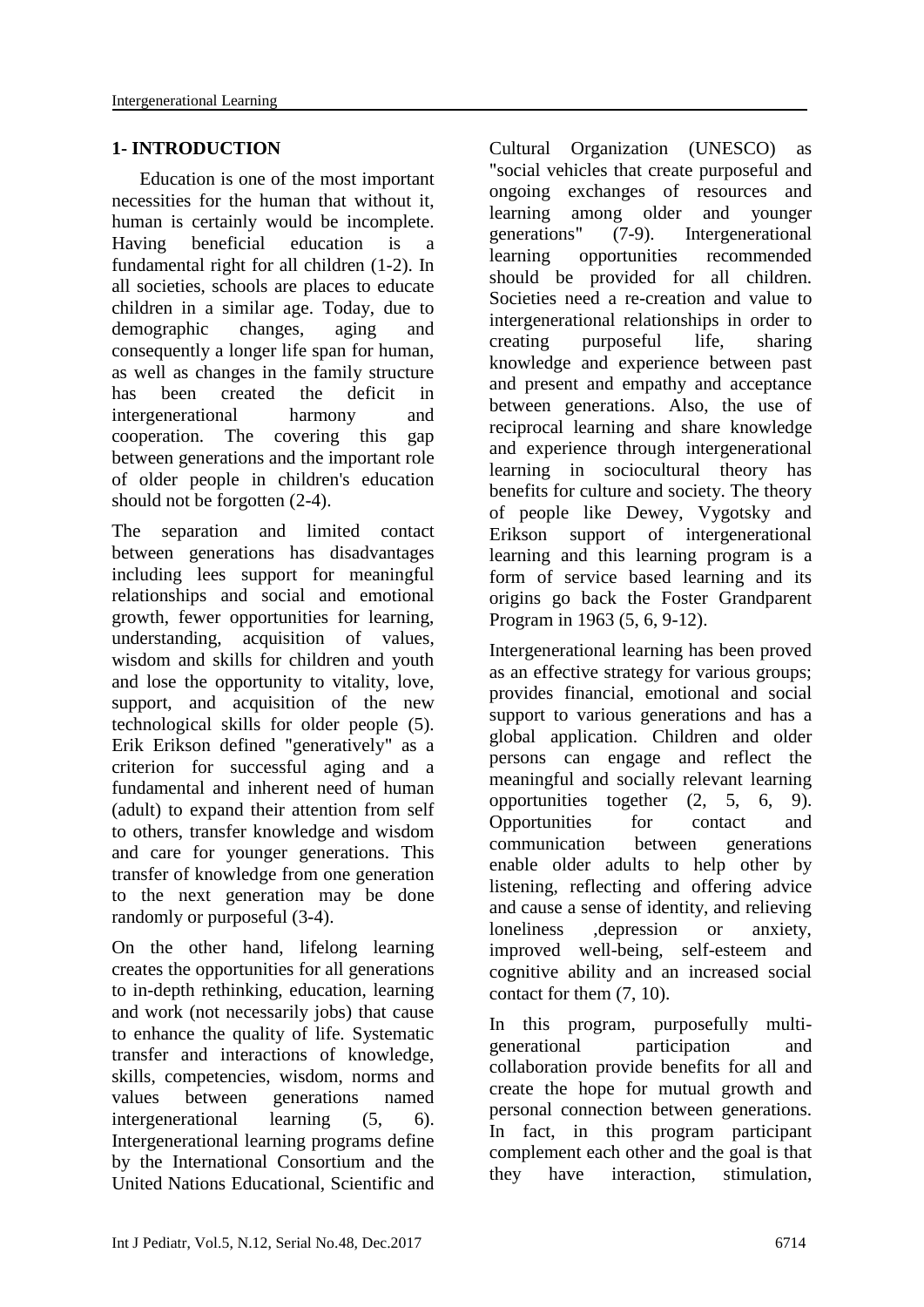education, support, and provide caring for one another. This program has the possibility of holding in different places such as schools, community organizations, hospitals, kindergarten, nursing home and worship places (mosque) (6, 11-13). In this program, older people can be provide service for children and youth as tutor and mentor and children and young people can help in matters related to health and care, and teaching of new technologies such as computers or use of device to measuring sugar and blood pressure to older people (11). In many countries including Ohio and the United States runs the intergenerational school (TIS) as a model of intergenerational programs and older adults as a mentor teach the reading and mathematics to children (7). This program is compatible with empowerment theory and seeks to goals such as the mutual respect, critical reflection, caring and group participation between generations (5). According to the importance, necessity and application of the intergenerational learning program for children, older adult and health care systems especially by nurses, this review aimed to explore the benefits of the this program for the children and older adult and its application in health care systems.

#### **2- MATERIALS AND METHODS**

 An extensive literature search was conducted in some online databases such as Magiran, SID, Scopus, EMBASE, and Medline via PubMed, using the search terms: "intergenerational learning", "intergenerational programs", "older adults", "intergenerational relations", and "children". Searches were restricted to English and Persian language journals up July 1st, 2016. To ensure of search results, also was conducted a manual search of article references. Studies were included and eligible if the papers surveyed the effect of the intergenerational learning program for children and/or older adult and its application in health care systems, were original or review articles, and access to the full text of the articles was available.

### **3- RESULTS**

 This program has immediate or longterm and complementary or shared benefits for both the older and younger learners. Among its advantages for both generations can be noted to the creation of a meaningful relationship and the feeling of being valued, accepted and respected and enhanced knowledge and skills (5). In our study, the search strategy identified 63 articles that after an initial screening of titles and abstracts, 20 articles were included in this review (**Figure.1**). The effect of the intergenerational learning program for children and/or older adult and its application in health care systems is presented in three themes labeled 'Benefits for older people,' 'Benefits for children' and the 'Application in health care system'.

## **3-1. Benefits for older people**

The 7-year follow-up about long-term effects of an intergenerational program on functional capacity of older adults showed that the intellectual activity and active intergenerational lifestyles (interact with children) of the older adults that participated in group activities such as playing a hand game and reading picture books to children at kindergartens, elementary schools, and public childcare centers, were significantly maintained/improved than control group (4-5). Create a meaningful intergenerational relationship, serving as role models or mentors for student, a change in perspective about their own life and memoir development mentioned as a result of participation and positive experiences of intergenerational servicelearning program for healthy older adults with college students (12, 14). Finding of a another study in Japan demonstrated senior that participated voluntarily in an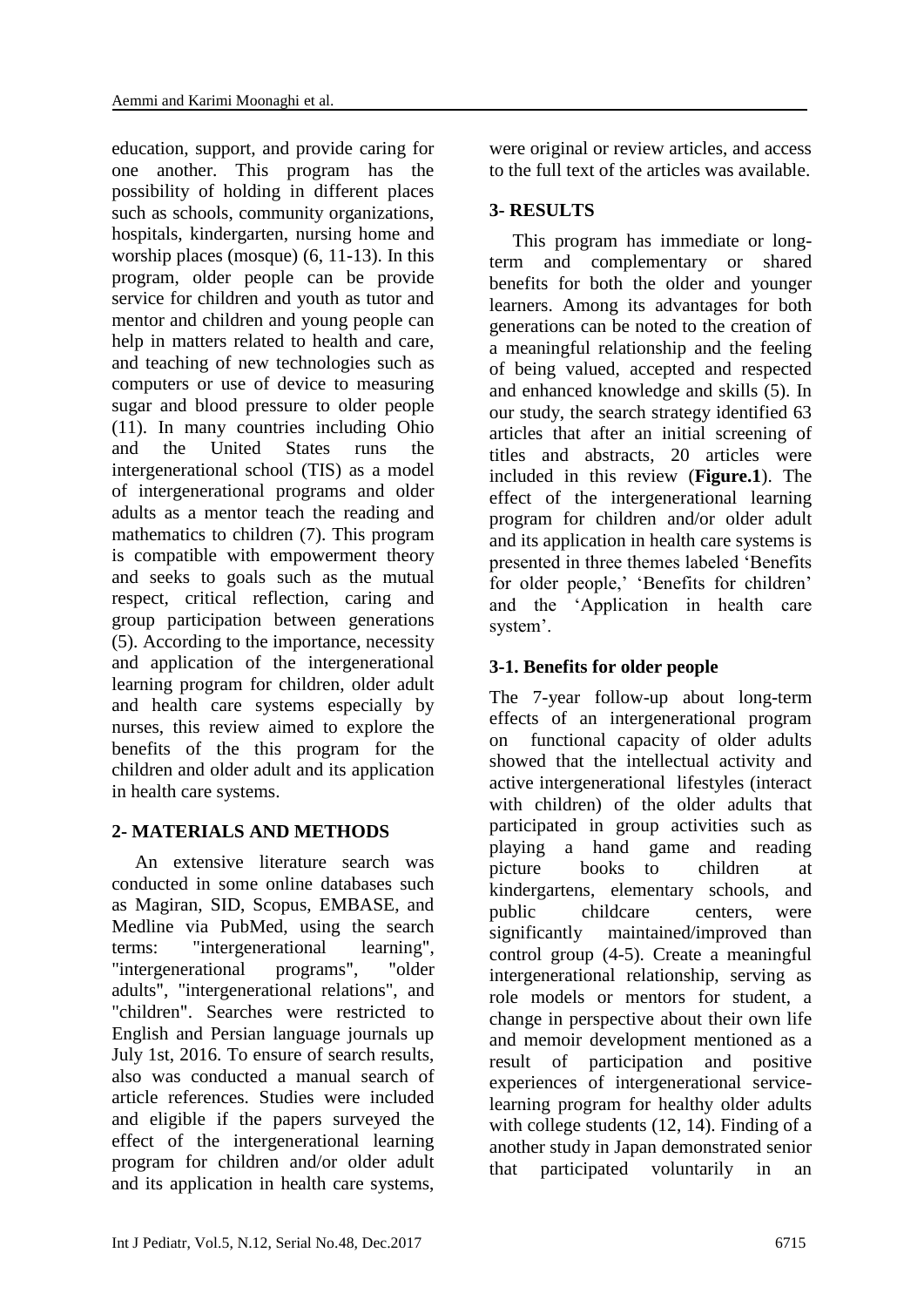intergenerational health promotion program and engaged in reading picture books to children were more improved in self-rated to their health condition, social support for other, social networks (contact with grandchildren and others around the neighborhood) and physical performance (e.g., hand-grip strength) (10). Older adults that participate in teach of children in public elementary schools in USA showed the lower rates of disability in mobility, more effort to maintenance of independence, decrease in frailty, falls, and memory decline and increased social and psychological engagement in follow up 4, 8, 12, 16, 20, and 24 months later (15).

In another study that was done in London, young children and their grandparents participate in intergenerational learning program that ranging from storytelling to computer activities. The exchange of knowledge, enhances learning for both generations, children offering new knowledge as computer to the older generation, shared understandings and new forms of linguistic and cultural learning by using their different capabilities and mature relationship formed between grandchild/grandparent mentioned as results of this study (16, 17).

In Pennsylvania, older adults that provide internet-based tutoring for 5th-grade students, reported positive experience about their self-efficacy, comfort in using computers and awareness of the complexities that involved in using computers for instruction (18). Positive changes in mood and affection, enhanced quality of life and enjoyment from the interactions with the children was report as a results of an exploratory intergenerational program that where in participated the older adults with mild dementia and neurocognitive deficits and school aged children with language or reading concerns (19). The results of a study in day care center in Tokyo showed that the smiles, constructive behavior (the

elderly positively participated in the program), and intergenerational conversation were significantly higher in older adults that participated in the intergenerational programs with preschool children and these led to reinforce the interpersonal acceptance as a basic human need in older adults (10). Promotion productive aging with emphasis on physical and mental health and activity level of senior, having meaningful activities, improve self-esteem and memory function, a sense of responsibility and morale, higher social behavior and less solitary behavior, decrease of depressive symptoms and mortality rate, enhanced problem solving skills and physical mobility, change attitudes toward children, youth and toward self and life, increase quality of life for older adults, stimulate lifelong learning, emotional support, increase the life expectancy and life satisfaction, more willingness to perform daily activities, self-care and independence and prevent of feel the need for the use of long-term care institutions were listed as the some achievements of intergenerational learning program for older adults (11, 20-23).

# **3-2. Benefits for children**

The results of a study in USA showed that intergenerational learning program was effective in improving academic performance and behavior of children in public elementary schools. Improve in reading achievement and attention, motivation to learn, concentration, decreases in disruptive classroom behavior, improvements in school climate, reduced utilization of special services in school, self-respect, concern for others, propensity towards lifelong learning and importance for the adult health status, as well as future educational and occupational achievement were the outcomes of intergenerational learning program for these children (15). In a study in USA, students in the second grade visit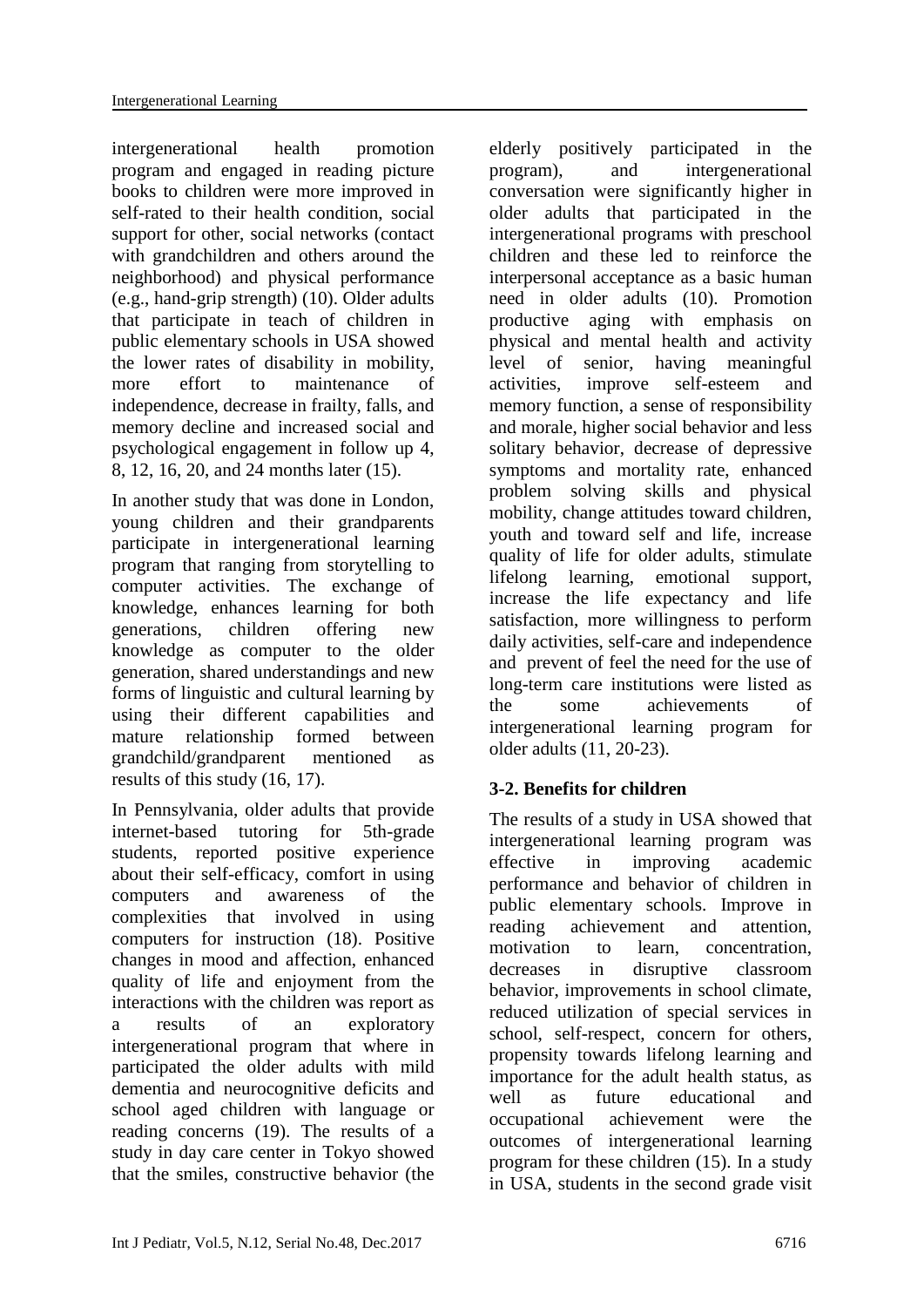with elderly residents at two retirement facilities as grand friends monthly and they work together on a craft, draw pictures, or simply talk. Understanding of the needs of others and learn to interact with those of differing abilities, influences positively on the student's impressions of older adults, experience of giving and receiving assistance during activities for children, understanding and valuing for their role to create happiness in others were the results of this study for the children. All of the students said having a positive experience with their grand friend and recommend to other students for having interactions with older adults to learn from them and also helping the older adults to be happy (16).

Children who participated in an intergenerational internet tutoring program with older adult in Pennsylvania showed the improved recall, more important information remembered from their reading and increased the self-efficacy of the children (18). During an exploratory intergenerational program, the perception of school-aged children with language or reading concerns changed and became more positive about older adults with mild dementia and/or cognitive deficits. Also, changes in reading behaviors and mutual enjoyment were reported as results of this program (19). Synergy of interaction and time and guidance that given by the grandparents caused that child to do things that previously were not able to do it alone (16, 17). A transfer of traditions, values, culture and life-time skills were of the benefits of reciprocity learning as a result the intergenerational learning program for the young learner (5-8). Significant improvements in children's academic performance and self-management skills at school including reading, writing and increase social skills such as cooperation, communication, tolerance, concern and respect for the limitations of others, decrease negative behavior, prevention program for at-risk high school students,

create more positive attitudes toward older persons and the aging process and most importantly, provide emotional support and empathy were reported as outcomes of intergenerational learning programs for children and youth (9, 11, 21-23).

#### **3-3. Application in health care system**

Ageing is as an important stage in human life that require special attention [\(24\)](#page-7-0). According to statistics of World Health Organization (WHO), ageing is a growing global phenomenon and problem (**Figures 2, 3**). WHO recommended for preparing and planning to active aging and enacting policies and programs that promote active ageing via increased participation and reduced costs in health care system. Intergenerational learning program introduce as one of these programs and services that it can be considered as a bridge for age differences, enhances the transmission of cultural values and promotes the worth among all ages. This program provides intergenerational activities in schools and communities and encourages older people to become role models for active ageing and to mentor the young people and provide for them this opportunity that assist to contribute the society (7, [25\)](#page-8-0).

The intergenerational programs provide an opportunity of social engagement activities for older adults that it can help them to maintain mental and physical functioning levels and meaningful and impactful roles post-retirement (4, 17). The empowerment of the elderly in care of yourself and decrease of feel the need for the use of long-term care institutions, reduce economic costs related to the need for care, health and disease issues of this group of people, create a meaningful life and increase the quality of life, attention to the elderly as social capital that all of these are a part of the benefits of this program (8, 11, [24\)](#page-7-0).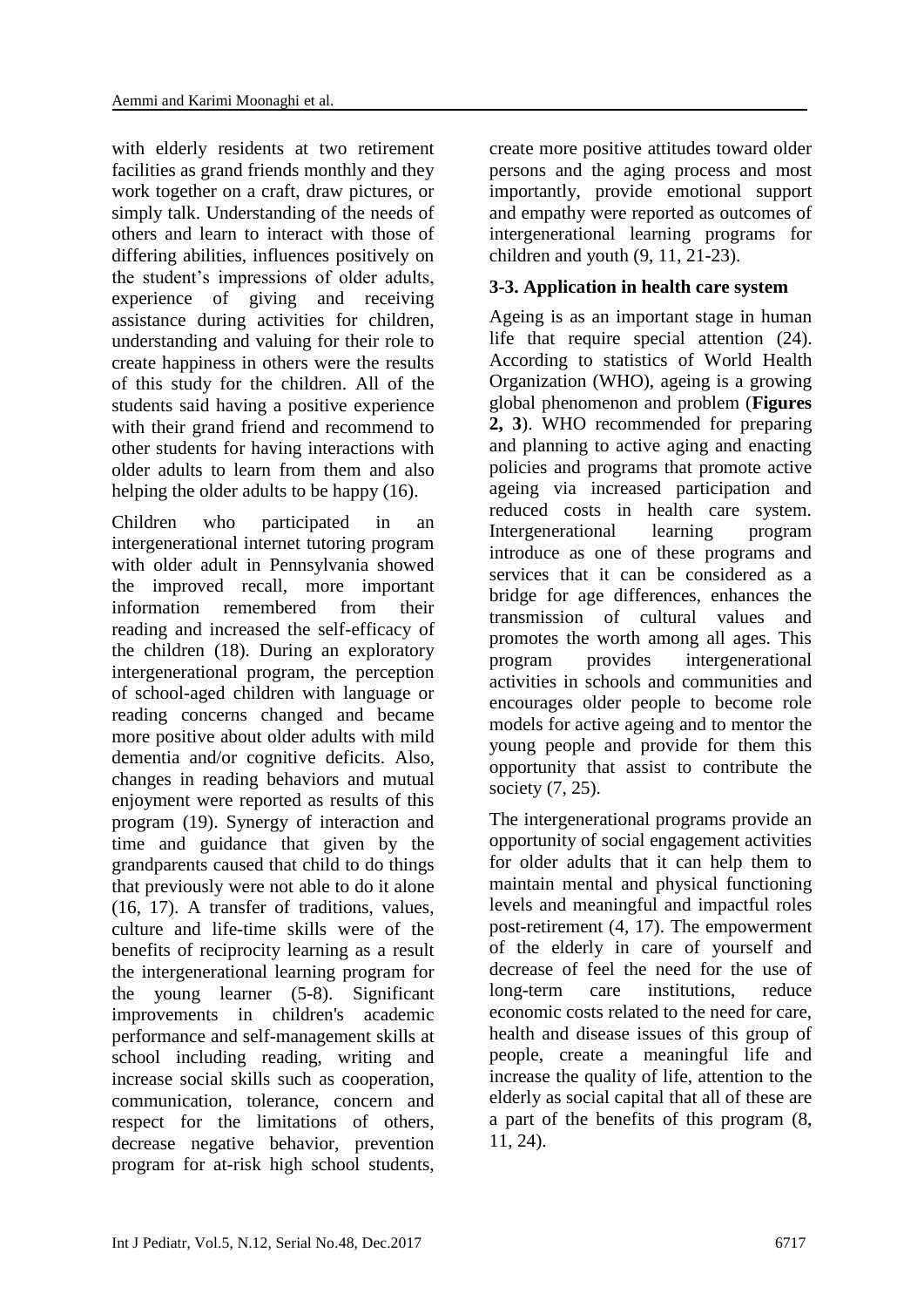

**Fig.1**: Flowchart search strategy.



**Fig.2:** The number of people over age 60 in less and more developed regions, in 1970, 2000 and 2025 (25).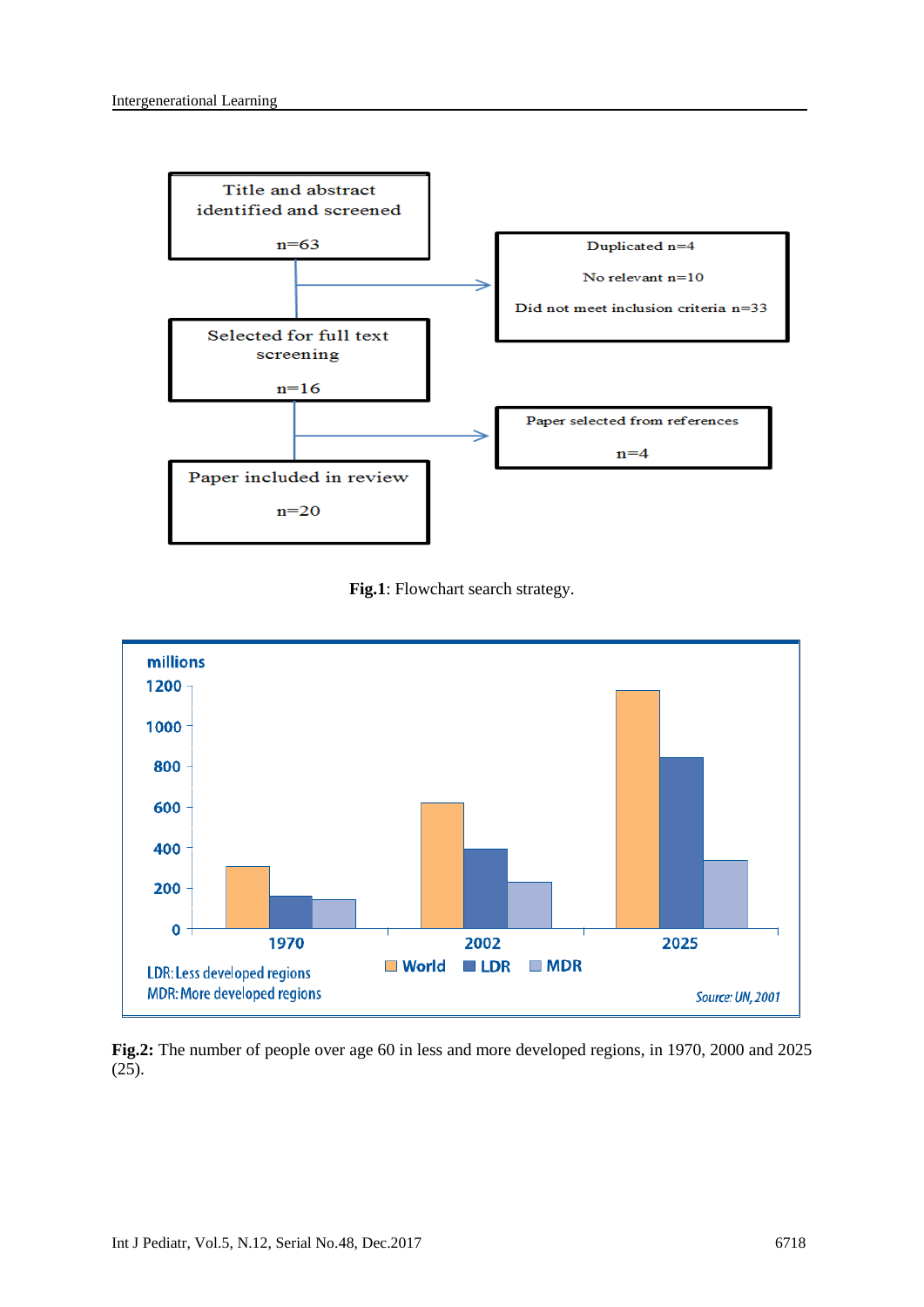

**Fig.3:** Distribution of world population over age 60 by regions in 2002 and 2025 (25).

#### **4- DISCUSSION**

 The main objective of this review was to investigate the benefits of the intergenerational learning program for the children and older adults and its application in health care systems. In all studies that above mentioned, intergenerational learning and program had a positive effect for children, older adults and in the healthcare system. The need of older adult and children to the caring, attention and learning can be provided in the intergenerational communication and interaction (7, 9, 26). According to personal communication importance in health and wellbeing, create the opportunities for a close and positive intergenerational interactions between children and older adults can be reduce the gap between the generations (7, 27).

Also, this program can be respond to the elderly need to more connected with the society according to theory of aging  $(28)$ . This social engagement can be decrease the risk of cognitive impairment and incident dementia and has a positive and protective effect on cognitive performance (age‐related hippocampal atrophy), mental

health and the affect (happier, calmer, and more valued) of older adults (29, 30). Of course, the benefits of this enjoyable program not be limited to improve the mental performance and it demonstrated some positive outcomes regarding the physical activity such as to reach target heart rate and levels of perceived exertion for older adults and children, as a promising obesity prevention program for children and improve the health habits of children (physical activity, health education and nutrition behavior practices) (31, 32). Intergenerational learning as one of the lifelong learning methods can be used in differently places, cultural and historical context such as schools, family life, social life and adult education (8).

Using of this learning and training method can be reduced costs of caring and education for children and older adults (5, 10, 33). However the intergenerational program can be provide wonderful resources for the social and emotional growth of the older adults and children and to reintegrate older adults into society but for its success needs attention to how programs planned, activities selection, facilitation strategies, create appropriate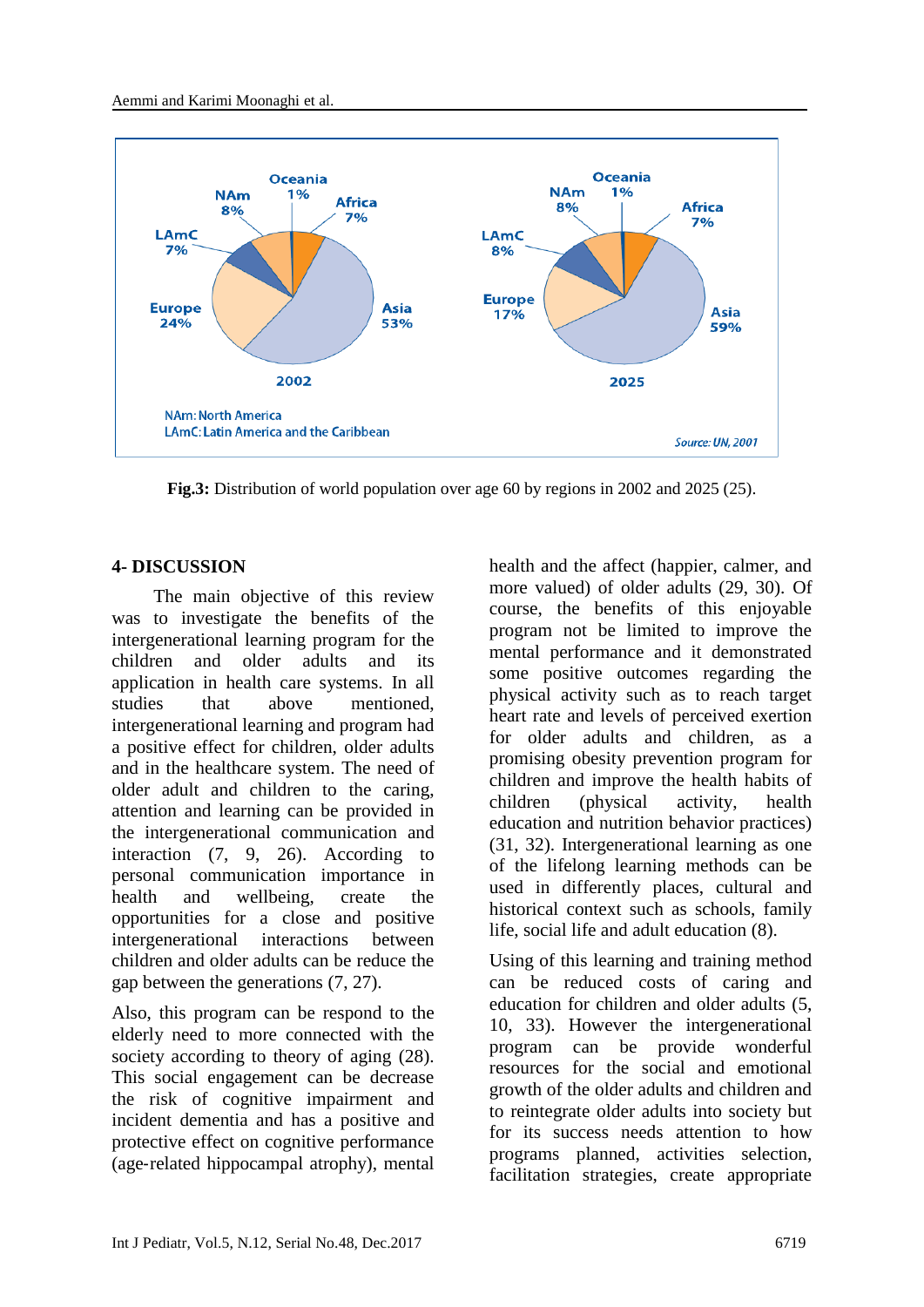opportunities for learning, mutually beneficial interactions, given meaningful roles to older adults, provide opportunities to reflect, close interaction and repeated contact and finally evaluation of this program (7, 11).

#### **4-1. Limitations of the study**

This literature review was limited by the number and types of databases used. There was many articles published on intergenerational studies may include useful information, but did not inclusion criteria for the review in this study.

#### **5- CONCLUSION**

 The intergenerational learning program has the interesting benefits for children, older adults and in the healthcare system by providing a good opportunity for generation interaction and it can be considered as one of easy and convenient ways of life skills training to children. Since education is one of the important roles of nurses, they can get assist of this form of learning for caring, education and follow-up in these two age groups. Also this review highlighted the need for research about this form of learning in Iran.

#### **6- CONFLICT OF INTEREST:** None.

#### **7- REFERENCES**

<span id="page-7-0"></span>1. Reyhani T, Aemmi SZ, Emami Zeydi A. The effect of teacher's presence at children's bedside on the anxiety of mothers with hospitalized children: A randomized clinical trial. Iran J Nurs Midwifery Res. 2016;21(4):436-40.

2. Karimi Moonaghi H, Emami Zeydi A, Mirhaghi A. Patient education among nurses: bringing evidence into clinical applicability in Iran. Invest Educ Enferm. 2016;34(1):137- 151.

3. Park A-L. The effects of intergenerational programmes on children and young people. Int J Sch Cog Psychol. 2015; 2(1):1-5.

4. Chamberlain VM, Fetterman E, Maher M. Ninovation in elder and child care: an intergenerational experience. Educational Gerontology: An International Quarterly. 1994; 20(2):193-204.

5. Newman S, Hatton-Yeo A. Intergenerational learning and the contributions of older people. Ageing horizons. 2008; 8(10):31-9.

6. Hassanian ZM, Ahanchian MR, Ahmadi S, Hossein Gholizadeh R, Karimi-Moonaghi H. Knowledge creation in nursing education. Glob J Health Sci. 2014;7(2):44-55.

7. Morita K, Kobayashi M. Interactive programs with preschool children bring smiles and conversation to older adults: timesampling study. BMC Geriatr. 2013;13(1):1-8.

8. Karimi Moonaghi H, Namdar Areshtanab H, Jouybari L, Arshadi Bostanabad M, McDonald H. Facilitators and barriers of adaptation to diabetes: experiences of Iranian patients. J Diabetes Metab Disord. 2014;13(1):17.

9. Marcia SM, Alicia RP, Parpura-Gill A, Cohen-Mansfield J. Direct observations of children at risk for academic failure: benefits of an intergenerational visiting program. Educational Gerontology. 2004;30(8):663-75.

10. Fujiwara Y, Sakuma N, Ohba H, Nishi M, Lee S, Watanabe N, et al. Reprints: effects of an intergenerational health promotion program for older adults in Japan. Journal of Intergenerational relationships. 2009;7(1):17- 39.

11. Kaplan MS. School-based intergenerational programs: Citeseer; 2001.

12. Zucchero RA. Share your experience and I'll lend you my ear: older adult outcomes of an intergenerational service-learning experience. Gerontology and Geriatrics Education. 2010;31(4):383-402.

13. Fair CD, Delaplane E. It is good to spend time with older adults. you can teach them, they can teach you: second grade students reflect on intergenerational service learning. Early Childhood Education Journal. 2015;43(1):19-26.

14. Mirhaghi A, Karimi Moonaghi H, Sharafi S, Emami Zeydi A. Role Modeling: A